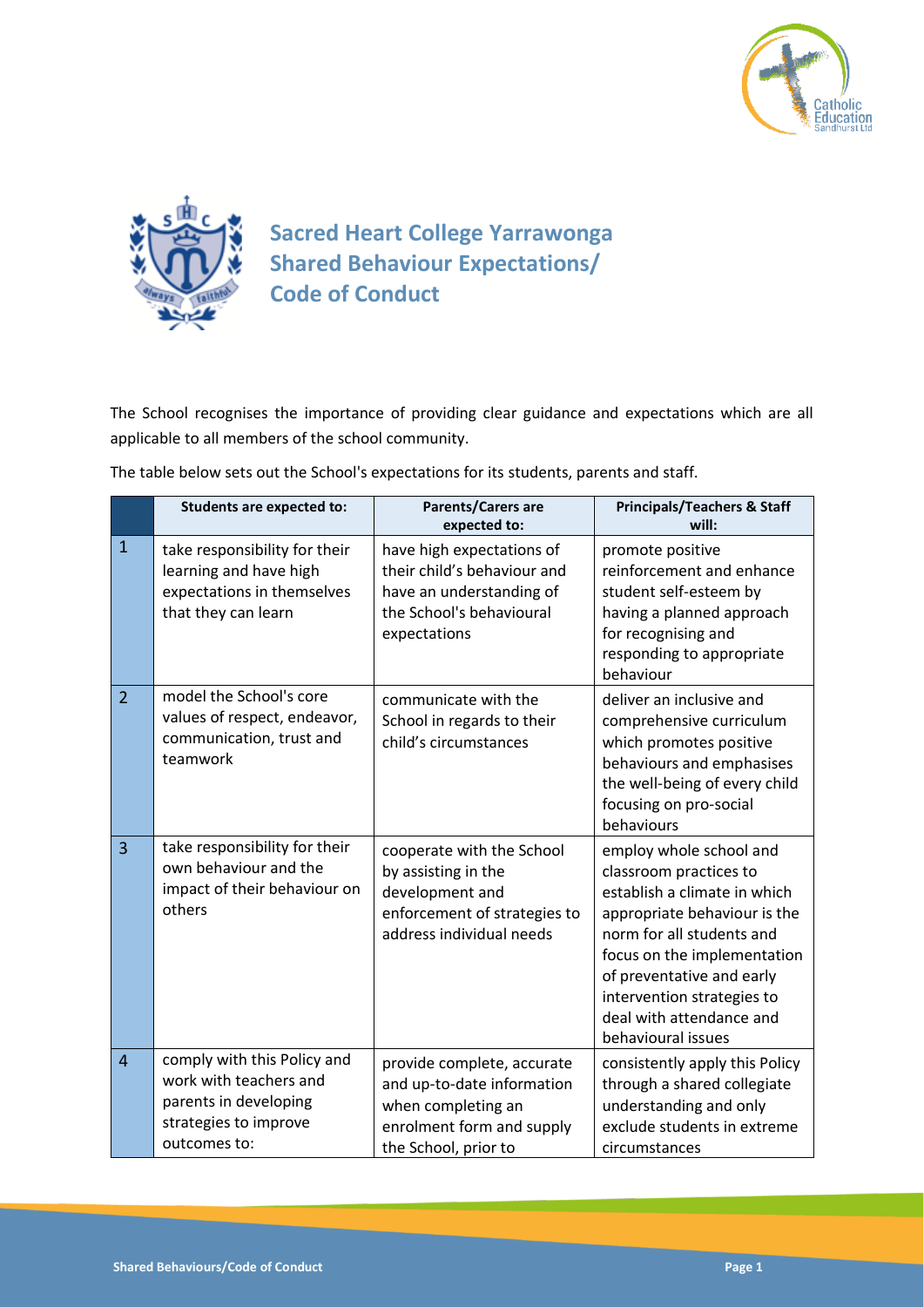|   | a. | obey all reasonable<br>requests of staff;      | enrolment, with any<br>additional information as                                                                                                                                                                                                                                                                                    |                                                                                                                                                                                                                                           |
|---|----|------------------------------------------------|-------------------------------------------------------------------------------------------------------------------------------------------------------------------------------------------------------------------------------------------------------------------------------------------------------------------------------------|-------------------------------------------------------------------------------------------------------------------------------------------------------------------------------------------------------------------------------------------|
|   | b. | respect the rights of<br>others to be safe and | may be requested, including                                                                                                                                                                                                                                                                                                         |                                                                                                                                                                                                                                           |
|   |    | learn; and                                     | copies of documents such as<br>medical/specialist reports                                                                                                                                                                                                                                                                           |                                                                                                                                                                                                                                           |
|   | c. | respect the property                           | (where relevant to the                                                                                                                                                                                                                                                                                                              |                                                                                                                                                                                                                                           |
|   |    | of others.                                     | child's schooling), reports                                                                                                                                                                                                                                                                                                         |                                                                                                                                                                                                                                           |
|   |    |                                                | from previous schools, court                                                                                                                                                                                                                                                                                                        |                                                                                                                                                                                                                                           |
|   |    |                                                | orders or parenting<br>agreements                                                                                                                                                                                                                                                                                                   |                                                                                                                                                                                                                                           |
| 5 |    |                                                | comply with the school's<br>behaviour aims and the<br>school's Code of Conduct<br>and to support the school in<br>upholding prescribed<br>standards of dress,<br>appearance and behaviour,<br>in accordance with the terms<br>of your child's enrolment at<br>the School.                                                           | plan for the professional<br>development needs of all<br>staff to enable them to<br>develop and maintain<br>positive relationships with<br>their students                                                                                 |
| 6 |    |                                                | acknowledge and<br>understand that<br>unacceptable behaviour by a<br>child, or repeated behaviour<br>by a parent or guardian that,<br>in the school's view, is<br>unacceptable and damaging<br>to the partnership between<br>parent/guardian and school,<br>may result in suspension or<br>termination of the child's<br>enrolment. | recognise that for some<br>students additional support<br>may be needed in the form<br>of staged responses and staff<br>are committed to working<br>with families to reintegrate<br>students in an educational<br>setting after exclusion |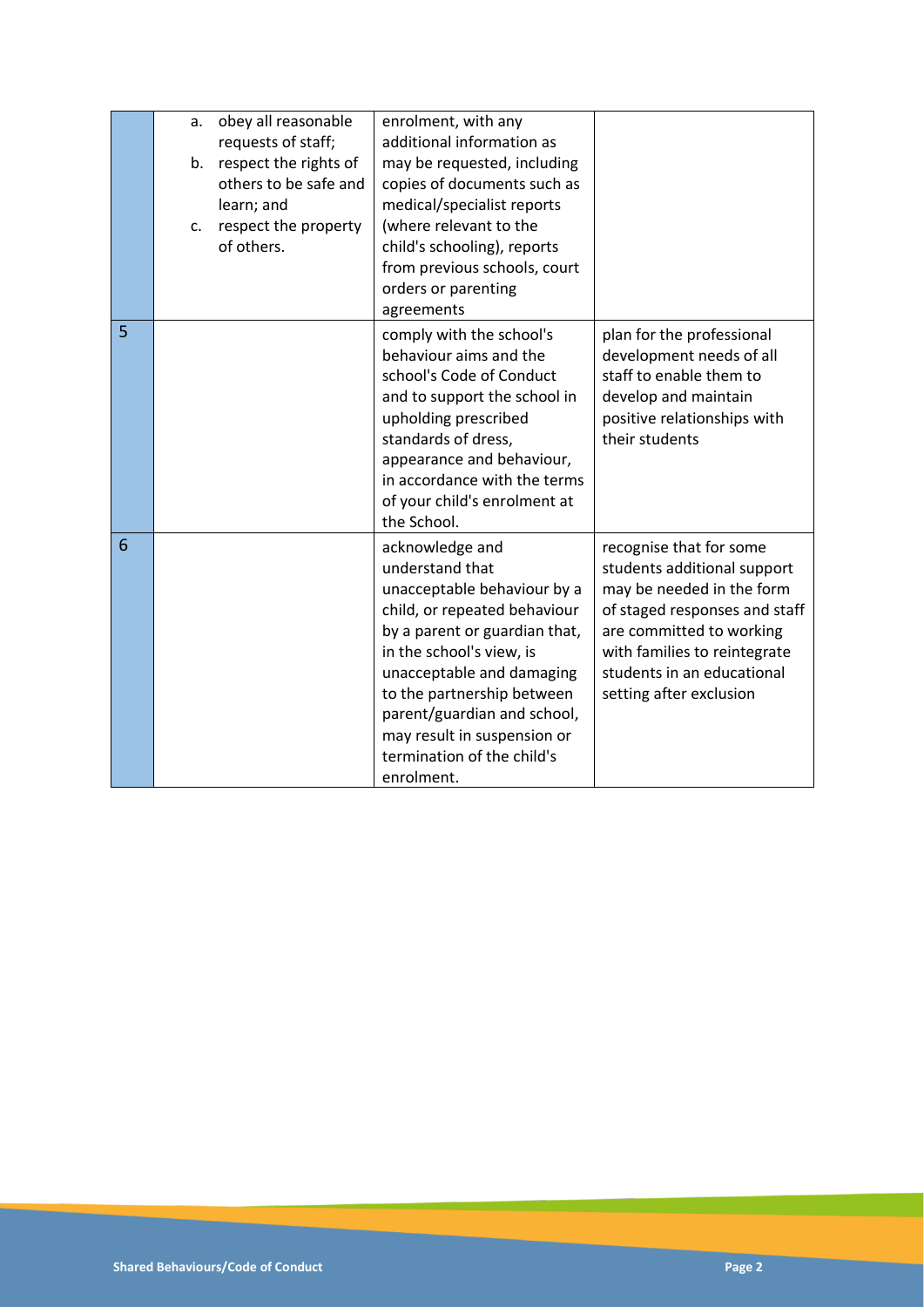



## **Sacred Heart College Yarrawonga Shared Attendance Expectations**

Ensuring that students attend school each day is a shared expectation of all students, parents and the wider school community.

The table below sets out the School's shared attendance expectations for its students, parents and staff.

|                | <b>Students are expected to:</b>                                                                                                                                                         | Parents/Carers are<br>expected to:                                                                                                                                    | <b>Principals/Teachers &amp; Staff</b><br>will:                                                                                                                         |
|----------------|------------------------------------------------------------------------------------------------------------------------------------------------------------------------------------------|-----------------------------------------------------------------------------------------------------------------------------------------------------------------------|-------------------------------------------------------------------------------------------------------------------------------------------------------------------------|
| $\mathbf{1}$   | attend and be punctual for<br>all timetabled classes every<br>day that the school is open<br>to students                                                                                 | Ensures their child attends<br>school regularly and<br>punctually                                                                                                     | proactively promote<br>regular attendance                                                                                                                               |
| $\overline{2}$ | be prepared to participate<br>fully in lessons                                                                                                                                           | uphold the school's<br>expectations with regard to<br>endeavour                                                                                                       | mark rolls accurately each<br>learning session                                                                                                                          |
| 3              | bring a note from their<br>parents/carers explaining an<br>absence/lateness if not<br>advised by parents through<br>the established school<br>processes                                  | advise the school as soon as<br>possible when a child is<br>absent                                                                                                    | follow up on any<br>unexplained absences<br>promptly and consistently                                                                                                   |
| $\overline{4}$ | remain on the school<br>premises during school time<br>unless they have permission<br>to leave from the School and<br>parents                                                            | account for all student<br>absences                                                                                                                                   | identify trends via data<br>analysis                                                                                                                                    |
| 5              | work with their teachers to<br>develop learning activities to<br>be included in any Student<br>Absence Learning Plan and<br>to be completed during a<br>prolonged absence from<br>school | keep family holidays within<br>scheduled school holidays                                                                                                              | report attendance data in<br>the student report and<br>school's Annual Report                                                                                           |
| 6              | work cooperatively with the<br>School to develop personal<br>attendance improvement<br>goals and strategies when<br>their attendance has been<br>inconsistent                            | support their child's<br>learning during absences<br>and work with the school to<br>reintegrate students or<br>arrange distance education<br>after prolonged absences | support students whose<br>attendance is problematic<br>by developing 'Return to<br>School' plans and working<br>with families to implement<br>individualised strategies |